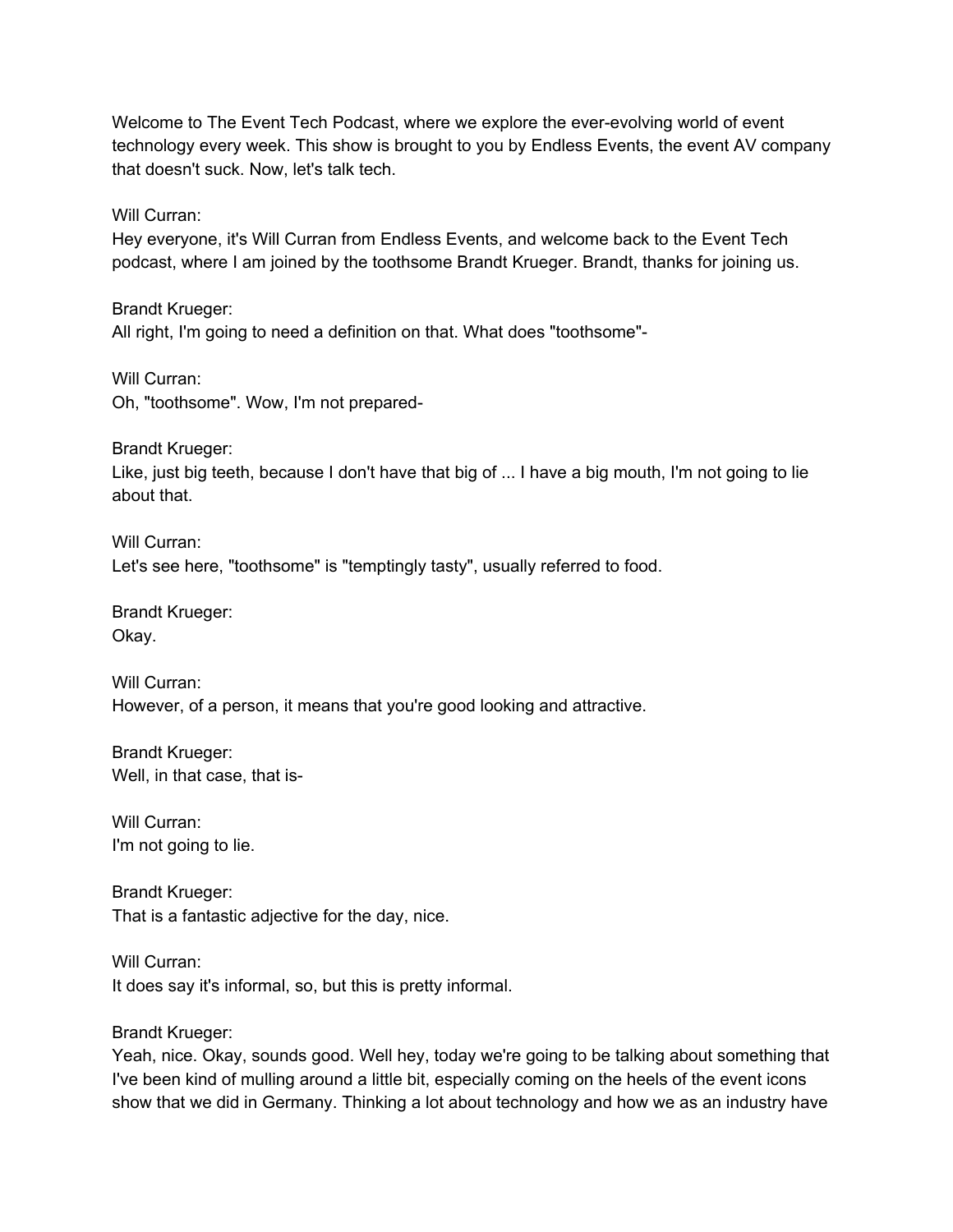a tendency to lag behind. It's something that's come up in actually a lot of our shows, whether on this show, or in EventIcons, this idea of how the events industry seems to lag behind technology in general. Now, it works out great for people like me, because I'm keeping an eye on the greater technology picture. So in a way, I can kind of see things coming a lot further off. But you know, so we just want to take today and parse through some of the possibilities of why we think this is. So let's start at the beginning Will, and just talk about a little bit ... First of all I guess, do you think ... I feel like I know the answer to this, but do you think we do lag behind this in industry compared to a lot of them?

# Will Curran:

Yeah, I mean, I think it's really interesting that we brought this topic up, but I believe, yeah, definitely, I think that there are ways that we lag behind. I think there are some ways where some technologies will jump forward and be simultaneously as they're happening, but then for the most part, a lot of it is really, really far behind. You see things in other industries that have already been implemented, already solidified, been doing for years, and then boom, it finally hits the events industry mainstream. So I definitely agree.

# Brandt Krueger:

I think there's some elements of there's certain things that we'll allow to come in faster than others. So on the audiovisual side, I think people are more open to the latest and greatest when it comes to lights, or intelligent lighting, or LED bars, or things along those lines, where we're taking kind of next-generation technologies and bringing them to the AV side. But then, somewhere along the line, there's a divide, right? We think about how long it took us to go from the first mobile apps to where we are today. Really, that's a solid five to eight years of growth in that area, where people were very scared of the first mobile apps that were coming out. Not scared, "scared" isn't the right word. I don't want to imply that we're-

Will Curran: Worried?

#### Brandt Krueger:

Yeah, I think "worried" is a better way of putting it, of like, "Oh, I don't know about that," because paper, you know, paper works. Paper is ... And I remember people saying things like, "Well hey, I never have to replace the batteries on my paper programs. I'm never going to have to ... I don't have to worry about whether or not I have wifi for my paper programs." But somewhere along the line, as we started to get more comfortable with that technology and more comfortable with relatively ubiquitous wifi for our attendees, now basically, every event that I'm working on has an event app associated with it. Gone are the days, pretty much, of printed schedules. So it's weird, because I look at this like, "That's not that long ago," right? Five to eight years. But at the same time, that's forever in technology terms. So I guess my ... There was a question there I was working my way towards.

Will Curran: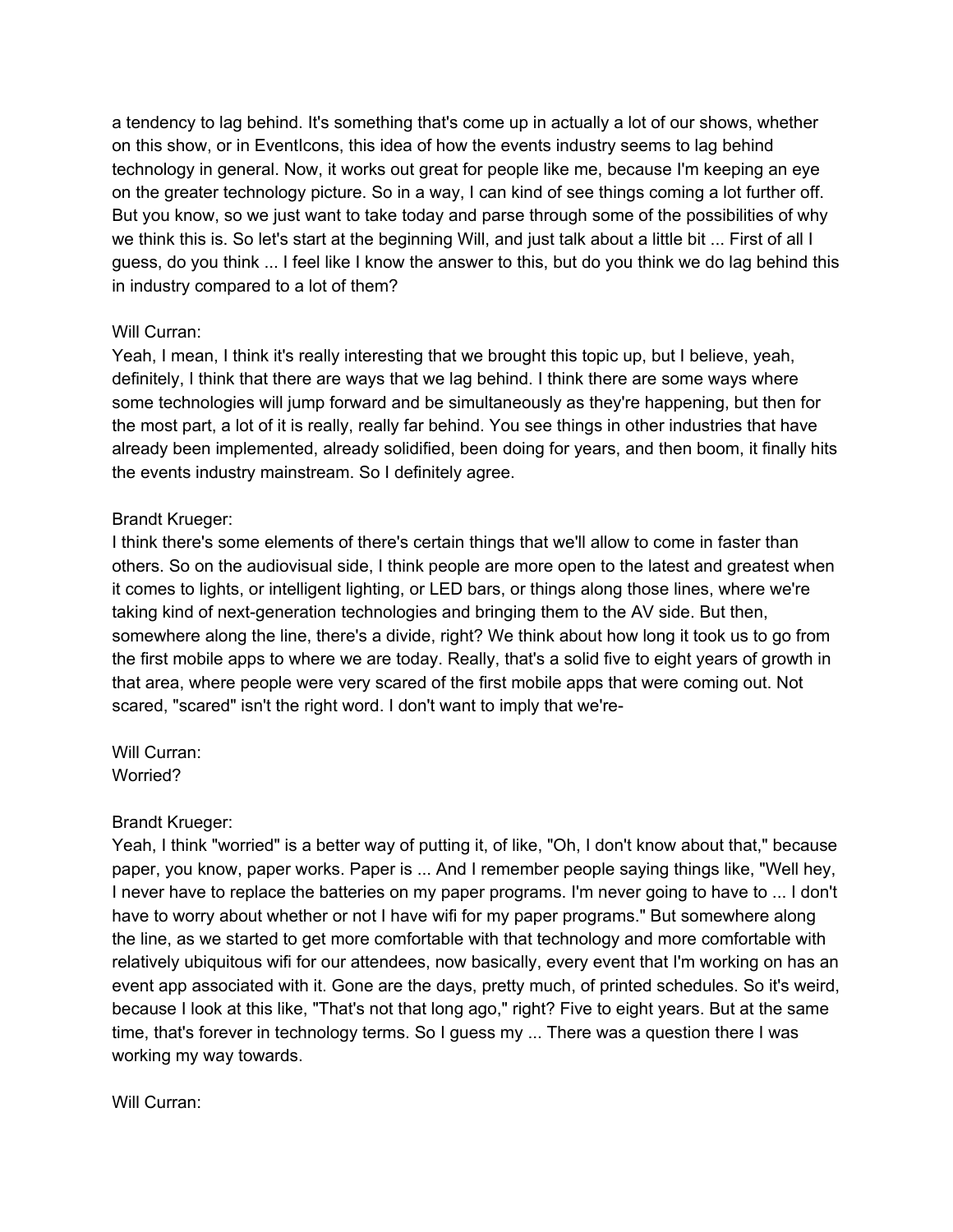I was like, "Uh, he's gone-"

Brandt Krueger: "What's he doing?"

Will Curran: "Where's he going, where he going?"

# Brandt Krueger:

"He just went, where's he going with this?" So what do you think as far as where is that line? Why is it that there's some technology that we're pretty reliably accepting and moving forward with, and then, for some reason, there's this other line somewhere along the line that we start to go, "Oh, I don't know about that"?

# Will Curran:

Yeah, I mean, one thing I've noticed with technology is that when there's an obvious benefit beyond just efficiency or the cool factor, that's when it usually starts to get implemented. So for example, you brought up the AV side of things, so I'll circle back to that, it's like LED technology, right? There were so many benefits to it, beyond just it being the cooler, newer thing, and all the features it can do. Because LED, one of the great things about them is that they can change color instantly, right, like conventional lights couldn't really do that, all that sort of stuff.

#### Will Curran:

But where LEDs really came in helpful was two part: A, you had the cost savings. There's less electricity use, so planners were really excited about implementing it because, "Hey, less electrical, maybe if it's the same cost in light, I can end up saving money." But also, the other thing is the sustainability factor, and I think that was one of the reasons why mobile apps sometimes moved pretty quick too, is that like, "Hey, we can get rid of paper," and that's still an argument today, is that there's a lot of technologies coming out now. "Hey, how can we be more sustainable?" And I think that's when we start to see it.

#### Will Curran:

But what's interesting is, compared to we've talked about CES on this show a bunch of times, and kind of the consumer side of things, even the 5G side of things for internet, is that with that sort of stuff, a lot of it's just the cool factor of, "Whoa, I want the bleeding edge," and I consider myself definitely on the innova ... Or on the very early edges of the diffusion curve of technology, but a lot of it's just like, "I want to have the newest thing to have the newest thing, to be able to experiment with it." Whereas, planners seems to move more towards having more reasons beyond it just being cool.

# Brandt Krueger:

Well, and I think there's very few events that you can truly justify just getting the coolest, latest and greatest, and if it works, it works, and if it doesn't, it doesn't, that kind of thing. Because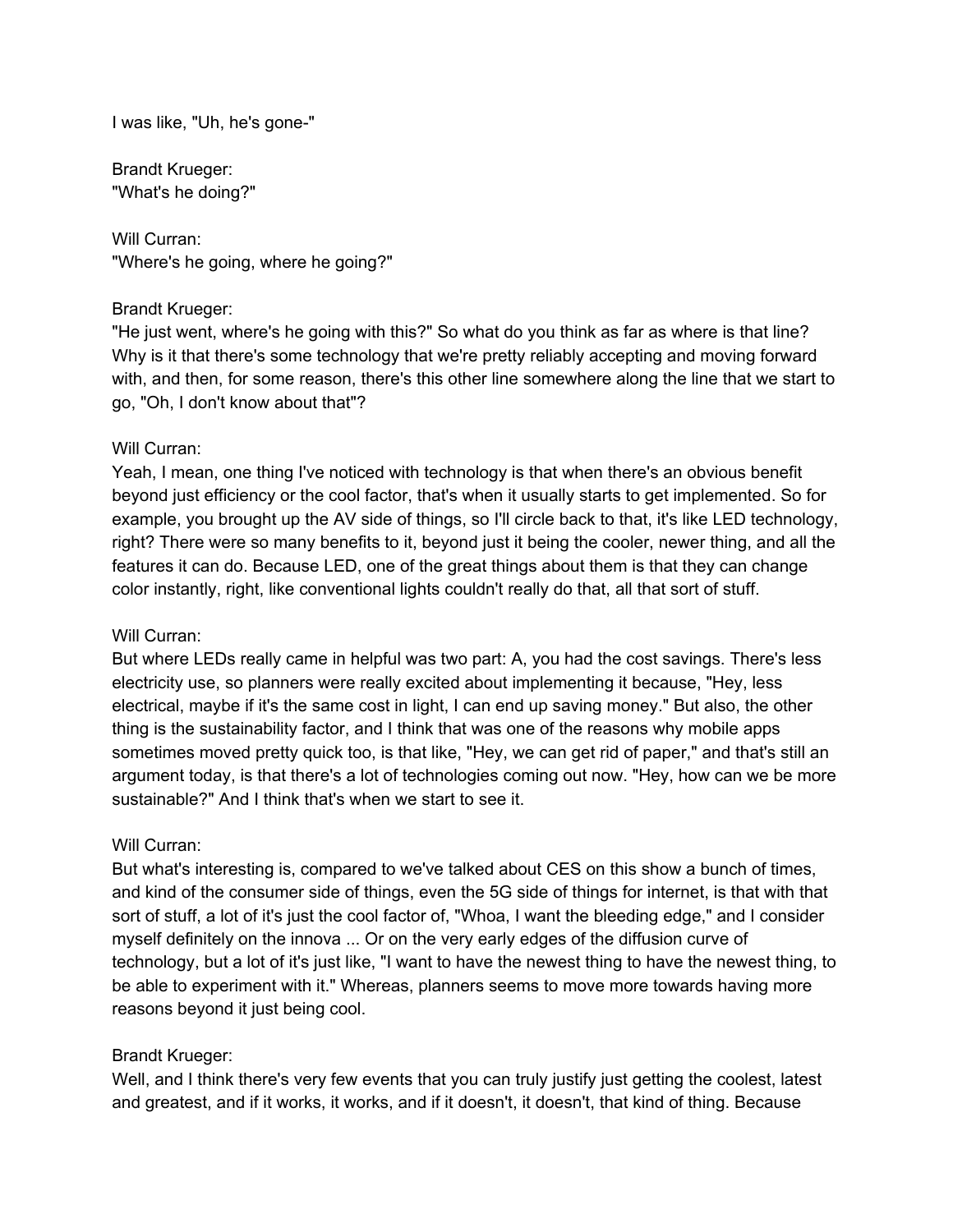when you've got really high-end technology show, maybe they can then, A, afford, and then B, also they have to look like they're cutting edge. So you do tend to see those when the client is technology based. You see a little bit more experimentation, you see a little bit more, "Let's take a chance on some new technology." But for the vast majority of the rest of our meetings and events, where it's an Association of Motorcycle Parts dealers, it's not necessarily the kind of thing where you're going to be experimenting and going way out on the edge of technology. Not that there's anything wrong with the Association of Motorcycle Parts. I literally just made that up. I'm sure there is one-

#### Will Curran:

I love that association name.

# Brandt Krueger:

I'm sure there is one. My point being that there are a few events where you can truly justify the "let's go crazy, let's go bleeding edge", but for the majority of events that are out there, there's this caution. There's this, "Oh well, we want to make sure that it's bulletproof, we want to make sure that it's safe. We want to maybe let other people be on the cutting edge, let other people try it out for a couple of years so that we can see that it's in action, and we can see that it works before we want to try and implement it on our events.

Will Curran: Yeah, I agree.

Brandt Krueger: Yeah. I mean-

# Will Curran:

I agree, definitely. I was going to say, I definitely, I think, I agree with that, "Let's let someone else deal with it first." I mean, that's a big part of lack of adoption of technology, is the, "Hey, why doesn't someone else be the beta tester, the alpha tester, the guinea pig?"

# Brandt Krueger:

Right, and that's, I think, one of the frustrations that I would bump into when I was working for a production company, is they always wanted to know what was new, and what was the latest and greatest, and, "That's the new, cool-fangled thing." But then, if they even remotely got a whiff that it was not 100% bulletproof, then they would back off from it. And so it was frustrating, because the only way that you can do that stuff is to do it, right? So if you want to do cutting-edge stuff and you want to try new things, somebody's got to be first. And that's something that I think we could possibly to do help our industry get out of this rut a little bit.

# Brandt Krueger:

Maybe "rut" is not the right word, but having a way to test these things at scale is an important thing. So when we're talking about new technology, whether it's virtual reality technology, or AR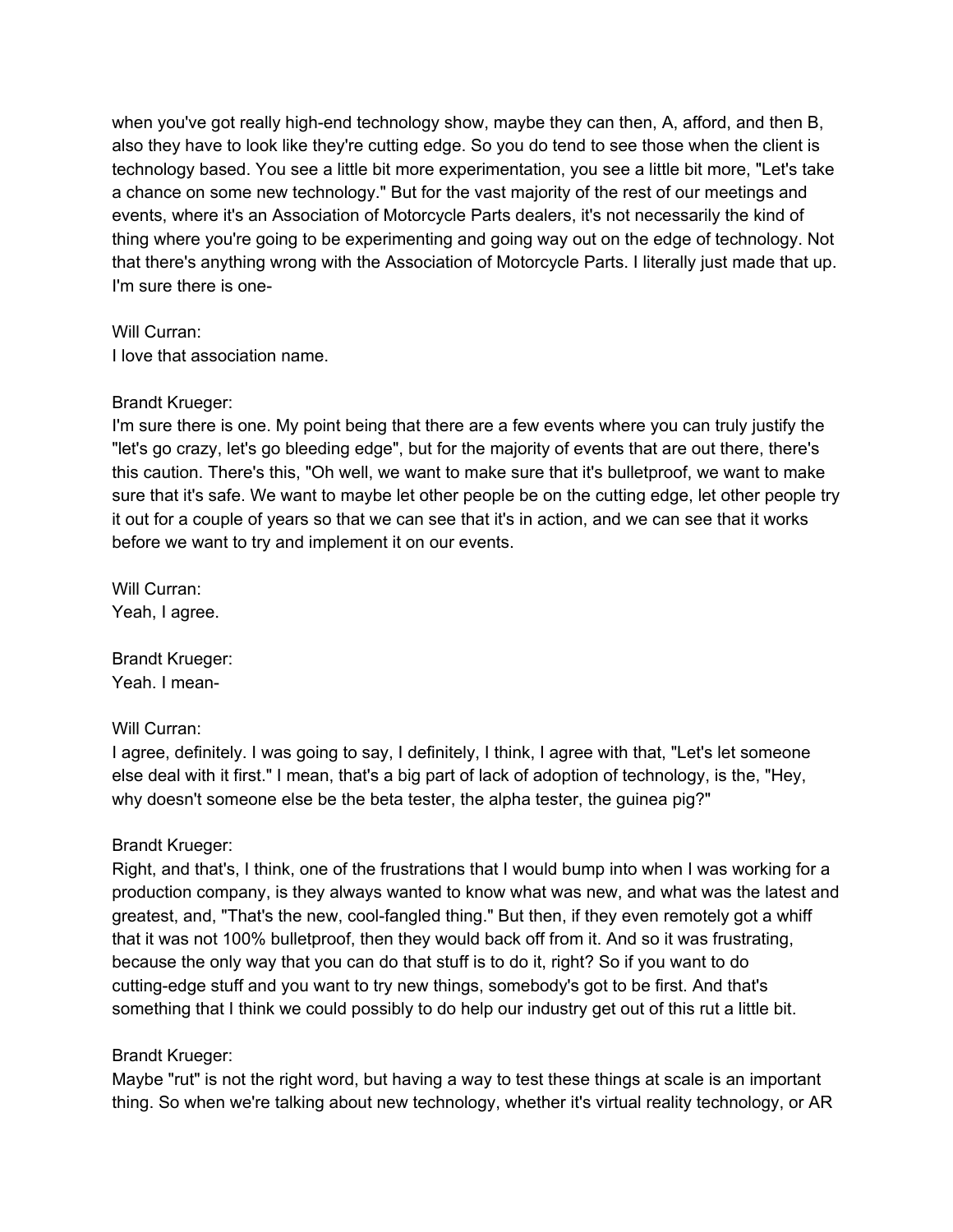technology, or even just new ways to interact, new audience engagement technology, being able to test those things at scale, and not just with 30 people in a conference room trying it out is something that I think we need to be better at in the industry, so that we're not having to test it live. Does that make sense?

Will Curran: Yeah.

# Brandt Krueger:

So this is something that's been kind of rolling around in the back of my head for a long time as well, that back in the day, "Back in my day, when we were just little event guys ... Get off my lawn, you crazy kids," there was a series of events called Eventcamp, and they were un-conferences. And these were probably pushing 10 years ago now that they were doing them, and it was one of those things where they were just maybe too many, too fast, and people kind of got burned out on them, and we stopped doing them. But what I liked about it was it was an internal industry event, right? So it was four planners, four people in the industry, to get together and try out new things. So try out new configurations.

# Brandt Krueger:

It was there that I first saw people experimenting with putting bouncy balls in the breakout rooms, so that you can sit on bouncy balls instead of boring old banquet chairs, and alternative room setups. And very early on was one of the first events to be doing live streaming, right? So they were using Sonic Foundry technology to do live streaming, at a time where that was really rare and strange, to be having remote attendees. And navigating those waters of what not to do, by making mistakes and doing it wrong, and going, "Oh, that didn't work," and then Will, you'll know, this is jargon jail full on, right, is doing things like mix-minus on the sound board.

#### Will Curran:

Oh, yeah, yeah, yeah. Totally, jargon jail.

#### Brandt Krueger:

We had to try them out, so for what that means is that that's how the audio is being routed to the people in the remote location, so that they're able to, especially if they're going to be responding in some way, not creating some kind of a feedback loop, where they're hearing themselves, hearing themselves, hearing them talking, and that kind of thing. So you have to really think through the inputs and outputs in the audio board to make sure that that's going to work. And I'll be honest with you, we didn't really think it all through when we were figuring this all out 10 years ago.

# Brandt Krueger:

So to kind of bring that around, what I'm trying to say is what was great about that series was that we were trying really bleeding edge event technology, and trying to find a way to make it go in a safe space. Now, ultimately, a couple of things happened: One, like I said, maybe we did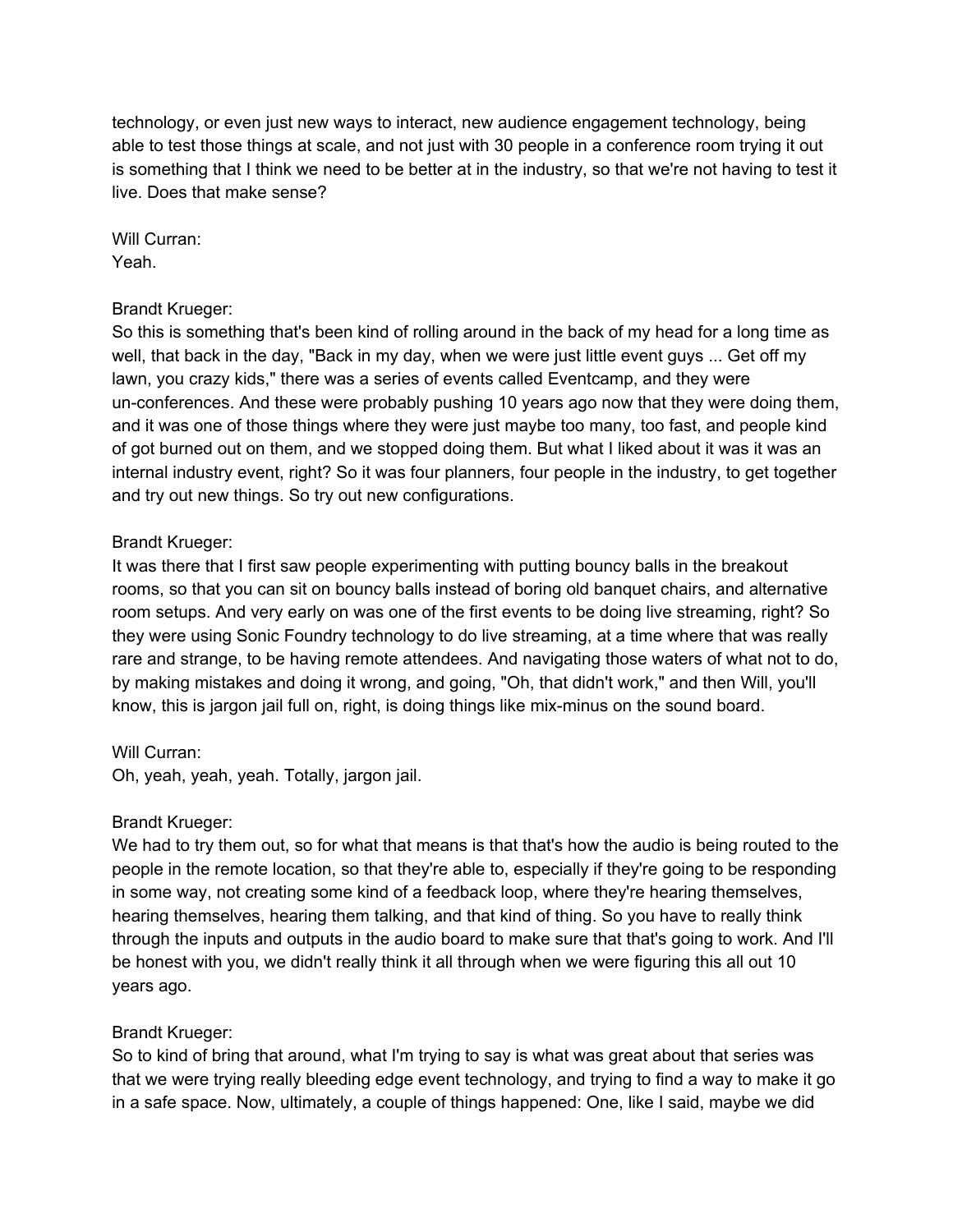too many, too fast and people just kind of got burned out. But then, I think we tried maybe too many new bleeding-edge technologies, and if enough of them go wrong, people feel like they're having a bad experience. SO you have to be a little careful, but I loved that idea of having a safe space where you could test things at scale. And so I think that's something that we need to look into and come back around to somehow.

# Will Curran:

Yeah, and I want to give shoutouts to Elizabeth Glow, who's watching the livestream right now as we're recording this, and she mentioned that basically, that was a big reason why Eventcamp was created, like you said, was because there was this lack of innovation. And she brings up a really good point, that in our industry, our association events that we're all going to, should be the testing grounds for this stuff. But far too often, we're trying to have too polished, I think, of shows, instead of showing people the bleeding edge. I feel like a lot of them are showing more innovative stuff. I wouldn't consider them necessarily lagging, but they should be a chance to be a playground, like you said, for Eventcamp, and I definitely agree with that. We have to be willing to risk it internally before we bring it to our clients externally.

# Brandt Krueger:

Yeah, exactly, and I can think of some examples of ... I don't remember exactly what, but an MBI, WEC or something like that, where they tried something new and it didn't work, and they just got torn in social media and things like that by the planners that were there, going, "Well, they really shouldn't have done that, and they really ..." It's like, "Well, yeah, but they tried something new and it didn't work, and as I recall, they were pretty honest about that."

# Brandt Krueger:

Like, "Yeah, we tried something new, it didn't work, and now you know better. So now you know ..." That's where, I think, the really valuable learning experience is, right? So they tried something new, it didn't work, and now all of those planners that were there know that that doesn't work. So if somebody in their group comes up and says, "Hey, I got an idea, let's do it this way," then you're able to say, "Yeah, I went to a show like that, and here's how it worked and why it didn't work."

#### Will Curran:

Yeah, I can't agree any more. I had a point and an idea that I had, but I'm definitely losing it now. So I think we'll move on.

Brandt Krueger: I'm just ,what is it, toothy? What was that?

Will Curran: Yeah, you're a toothsome.

Will Curran: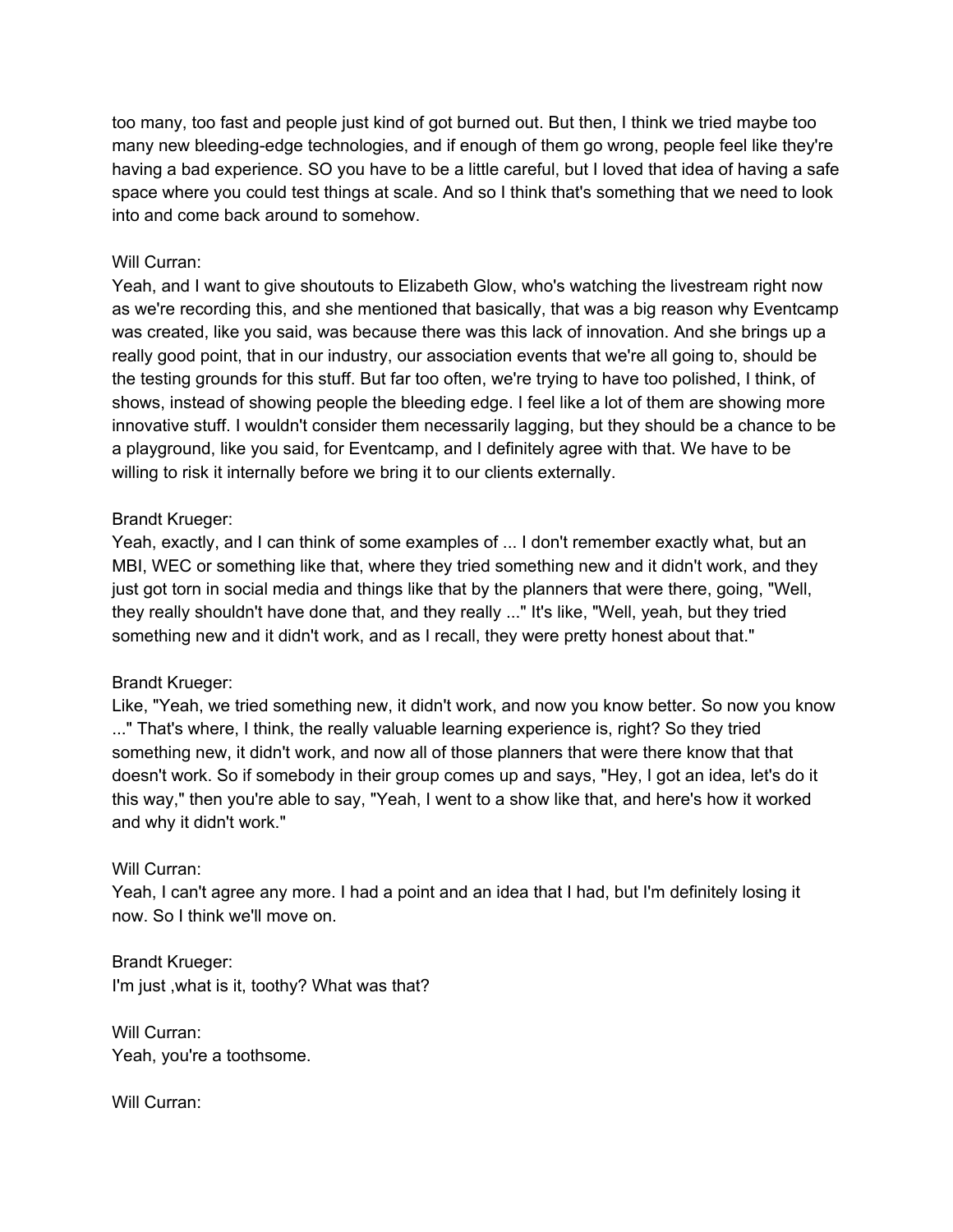Can that also be described in the facts and knowledge that you're sharing as well, that was toothsome knowledge?

# Brandt Krueger:

Yeah, yeah. Sure, we'll go with that. So I want to ask another question on this topic, and that is to, as gentle and carefully as possible, navigate this idea ... Because I think sometimes the initial reaction when we have this conversation is to assume that it's older planners that are resistant to change and resistant to things, and I don't think that's necessarily the case. But I wanted to throw that out as the next topic, of in general, we look at folks with a stereotype, especially older planners with a stereotype, that they're not going to be open to technology, they're resistant to change.

# Brandt Krueger:

We think about helping our parents get online and things like that, and sometimes when you've got people that have been in this industry for 20, 30, 40 years, I think that's the stereotype. But Will, we've had some conversations recently about this, where I think really, it's more about the industry and less about the age of the industry. We're just risk averse as an industry, and it doesn't matter whether it's 10 years in or 40 years in.

Will Curran:

I can definitely agree to that. As the token Millennial I think.

Brandt Krueger: Token Millennial, Willennial.

Will Curran: Willennial, like Willennium, you know, the Will Smith album? Cue that music right there.

Will Curran: You're welcome for bringing back to the '90s, but-

Brandt Krueger: Nice.

#### Will Curran:

No, as a token Millennial, I think that I can definitely agree to that. People will sometimes feel like that it what it is, but I feel like it's more so a mindset than anything, and I know that's been said a lot in our industry before. But there's definitely people I know my age who can't figure out how to use apps, who are opposed to smart home technologies, and I would consider more on the lagging side of technology. I've had people who are just like, "I don't understand how my phone works, that's why I have an iPhone. That's it." They don't care about bleeding edge, and I think there is definitely a stereotype that younger people are definitely embedded more in technology.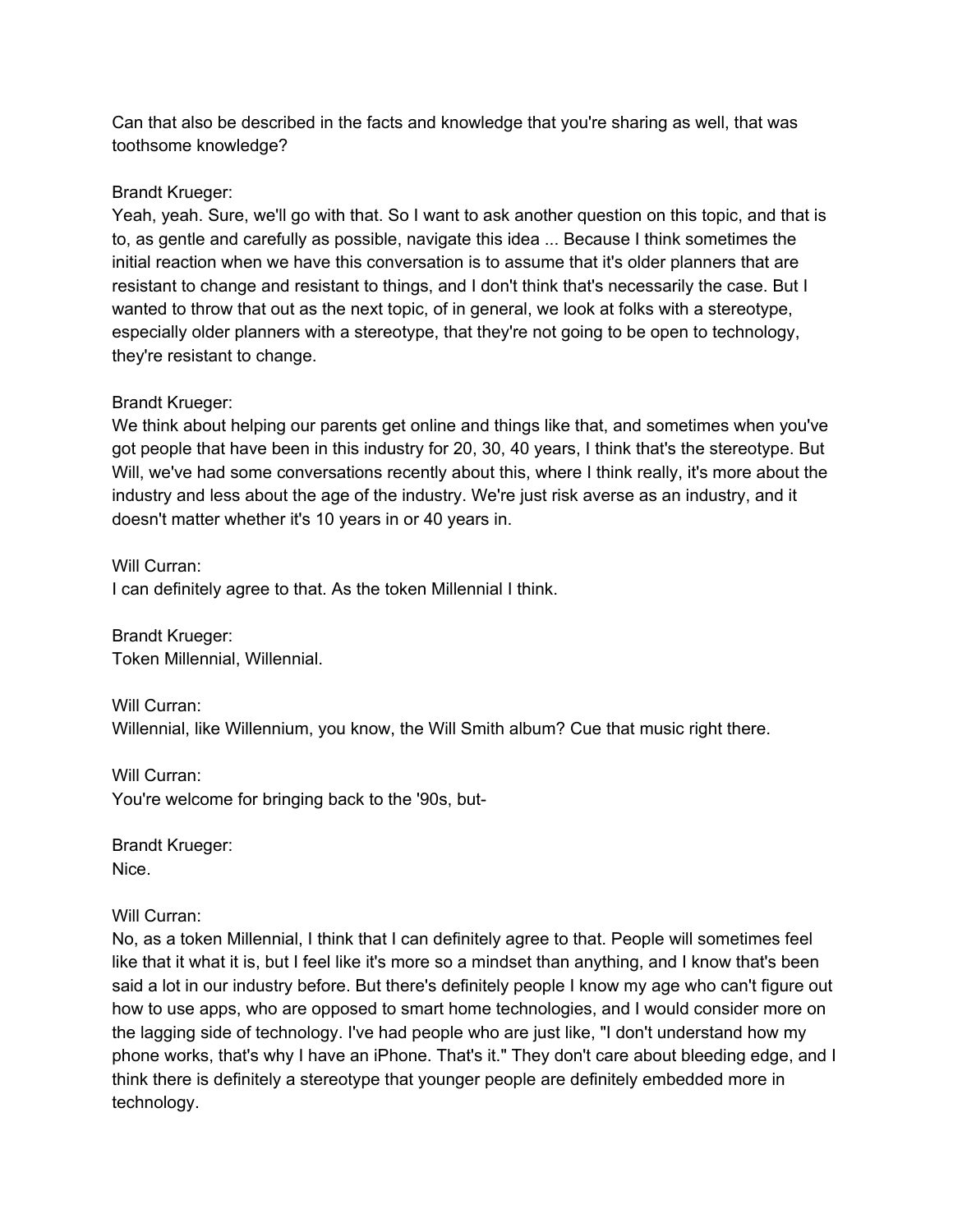### Will Curran:

I will agree that we have every opportunity to be involved in it, but now there's ... Even, as weird as it sounds, even me getting to the ripe age of 30, I'm getting the point where, and I'm so ancient now, that I sometimes am worried, "What does the next 20 years look like for me?" Am I going to somehow fall behind the technology curve, even though I consider myself pretty far on it as well? But I think definitely, it's one of those mindset things for sure. I think that if you think that you don't like technology, and that you're not going to be on the bleeding edge, then you're definitely going to fall into that, for sure, mindset all the way.

# Brandt Krueger:

I think it's being open to things too, right? Being open to change, and being open to learning new things. Definitely, as I've gotten older, I get more locked into, "Well, that's what works," you know? And so, "That's what works, and that's the way I'm going to do it." But I think being open and honest about trying new things ... I was resistant to getting on Slack for a while, and even when I first got on it, I'm still like, "Ah, ah." And I still don't love it, I'll be honest with you about that. It's like, I don't love Slack. I think there's things that work better in email than Slack. But there's also understanding that different people have different ways of communicating that's better for them.

Will Curran: For sure.

#### Brandt Krueger:

And then there's some people that prefer text over email, and there's some people that prefer Slack over email. But also, so I see the benefits of Slack. I'm able to go in there and use it, but then I also see, from time to time, where the same question gets asked over, and over, and over again, because it's been scrolled away.

#### Will Curran:

No one uses the search function.

#### Brandt Krueger:

Yeah, well, search function, or it scrolls. I actually don't like the search function, it isn't really good on Slack. I don't know why, for me at least.

Will Curran: We'll sidebar about that.

#### Brandt Krueger:

Yeah, that's another thing. So I'm with you there, that as I get older, I start to get locked into what works, and being more resistant to change. So I think some of that comes with age, but there's definitely a mindset. You talk to the David Adlers of the world, from BizBash, and he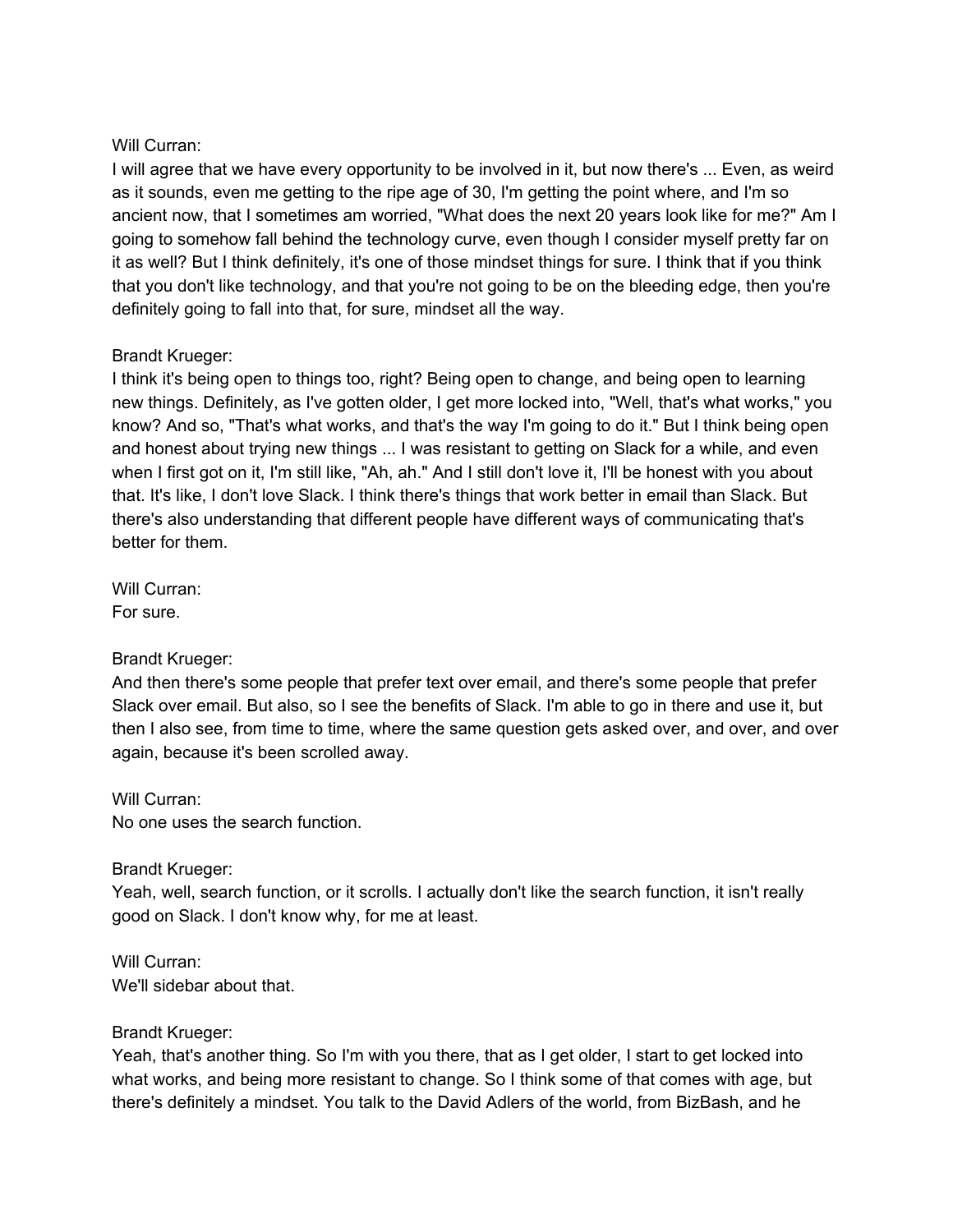always refers to himself as being "Millennial minded". And I try to be that way as well, I try to be open to new technologies, and trying new things, and always learning about what's new, what's next, and those kinds of things. But, like you say, there's also an equal number of people across all age points that are like, "Ah, I don't know about that. I just need it to work and I don't care." What's funny to me is that I think we're actually starting to see a return to the spreadsheet in a way. I don't know if you've noticed this, but I've been seeing more and more people using things like Smartsheets and other things.

Will Curran: Airtable.

#### Brandt Krueger:

And as much as companies like Shoflo or trying to bus people out of those things, there is something to be said for, "It's just a spread sheet that I can share, and I can print, and it works, and it's there, and it's ..." There is something to be said for that. As much as I enjoy using products like Shoflo, I think it's interesting that ... And I think you could potentially see a Gen Z return to ... As Microsoft continues, like we talked about in the episode where we were talking about build and IO, as Microsoft and Google continue to develop these collaboration softwares based on Excel, but now not locked into Excel, I think you could see people returning to these kind of Smartsheets, to use their own terminology against them, where I can have this sheet in a Word document, and that sheet in an Excel document, and we're able to collaborate on them in real time.

#### Will Curran:

Yeah, I think you bring up a super, super duper good point, that not only that reason why technology might not be adopted is not only just the ... We'll talk about it probably in a sec, is the risk aversion, and the worry that something could go wrong, but cost. That before, as technologies were kind of coming out, things were free, things were freemium, and now that they're starting to solidify, now you have tools, yeah, like Shoflo, and some people look at it and go, "Well, why would I spend \$1,000 on that software when I can just build this out in Excel? And yeah, it might not be as pretty, it might not work properly, it might break a couple of times, but am I willing to pay this money?" And I think that's where also people are coming in and there's some aversion to tech, is the cost, right?

#### Brandt Krueger:

Exactly, and I don't know if you've used Smartsheets, but I've been pretty impressed. One of my clients uses that pretty much extensively for distributing on-site schedules, and Shoflos, and, "By the way, here's the wifi code," and all that kind of stuff. And it's essentially an overblown group share of spread sheets, right? It's called literally "Smartsheets", and it actually works surprisingly well, to be able to distribute things that way. And it's got permissions, so you can say, "Okay, only the AV have access to this, this, and this, the planners have access to this, this, and this." Really super way of organizing things that I've actually been pretty impressed with.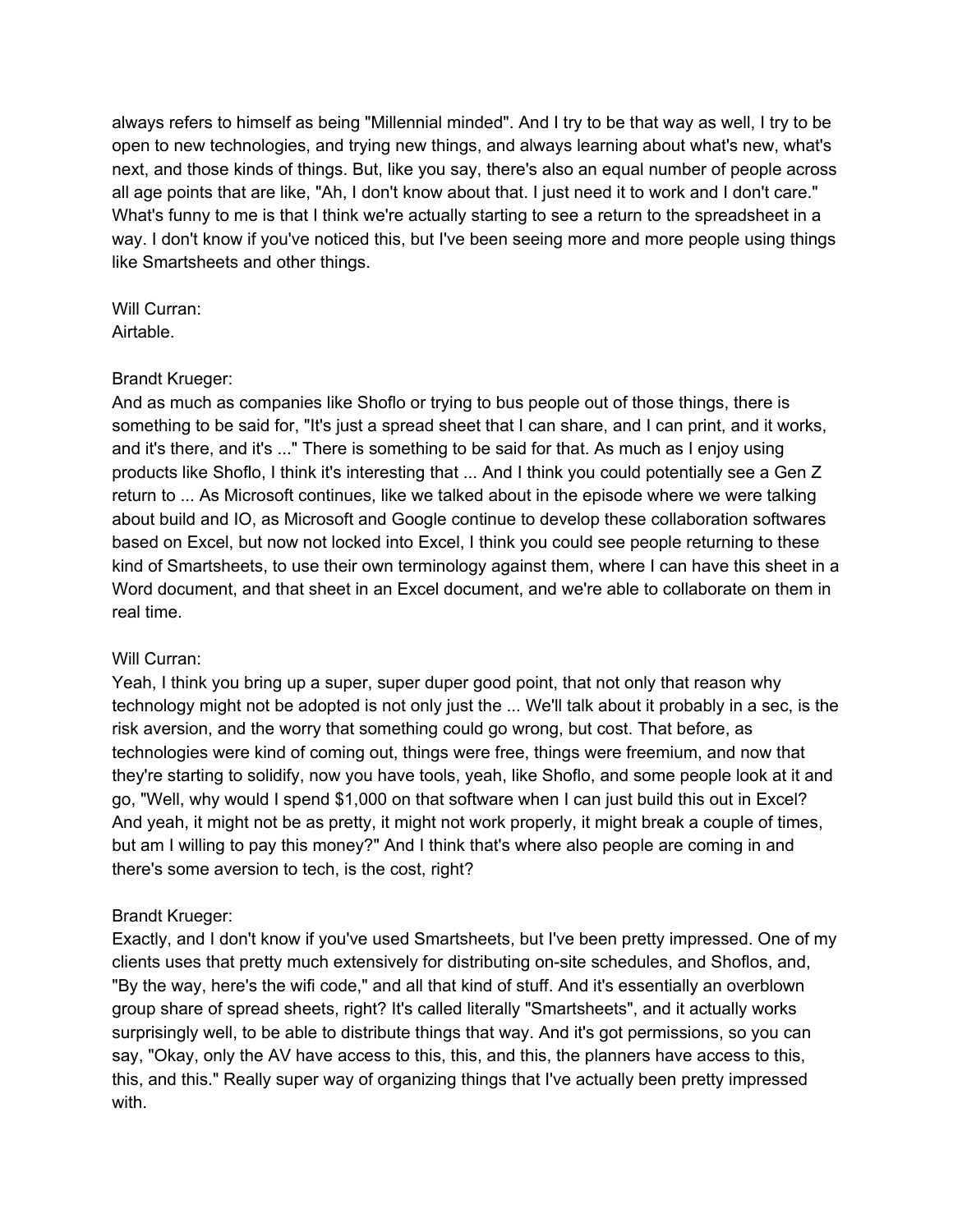### Will Curran:

Yeah, I definitely think there are some really cool tools around Smartsheets, like especially the Gantt chart stuff is really, really nice as well. Anyways, we're going off track. So another reason why I think that technology ... I have a couple of ideas and thoughts around this is, and Daniel Picock in the livestream audience brought this up as well, is the risk aversion as well, is that events are naturally extremely risky, right?

Brandt Krueger: Exactly.

#### Will Curran:

So I think, as much as we are the most stressful job in the world, and tons of times we take big risks, and especially if you're an entrepreneur, you have a ton more risk as well, but I think what happens with the events industry is we are trying to minimize that risk as much as possible, through things like ... Yeah, yeah, we could leave a cable going across the walkway. Chances are, no one's going to trip on it, right? But there's that one chance someone could fall. Extremely risk averse, is our industry. So I think that that adds on to a ton into the technology, because technology, in a sense, is risky, no matter even if it's the most established technology out there.

# Will Curran:

I'm trying to think of tons of established technologies that I use all the time, that just every once ... It's okay, let's take Windows, right before we were filming this podcast, right, we had this issue with a piece of software: I'd booted up the computer, did the normal thing. It works every single time, this one time it didn't work. I rebooted the computer, it worked fine. Like, such an established piece of technology just decided not to work. And if you think that that most technology and you're risk averse, chances are you're not going to adopt it.

# Brandt Krueger:

Exactly, and the thing about ... So I came from the theater world originally, and the thing about the theater world is that you usually have a run, right? You've got a run of X number of shows. And so if something doesn't go right for one show, yes, it's bad. But you have six other shows that you can straighten it out, and fix it, and make sure it never happens again. If you're lucky enough to have a series of events that are basically the same event, then you've got that opportunity. But the vast majority of our meetings and events, you only get one shot at it. And it's, I think that's a part of it, right? That's a part of that risk aversion, is, "Oh man, it has got to be bulletproof, because we only get one shot at it."

# Brandt Krueger:

And that's why you see such extreme frustration when something happens with microphone feedback or something like that, that it's like, "Ah, we only had the one shot." You can't go back and un-feedback your keynote speaker or your CEO during ... Or a teleprompter fail with Michael Bay, something along those lines. This is the big shot, you've got this one shot. And if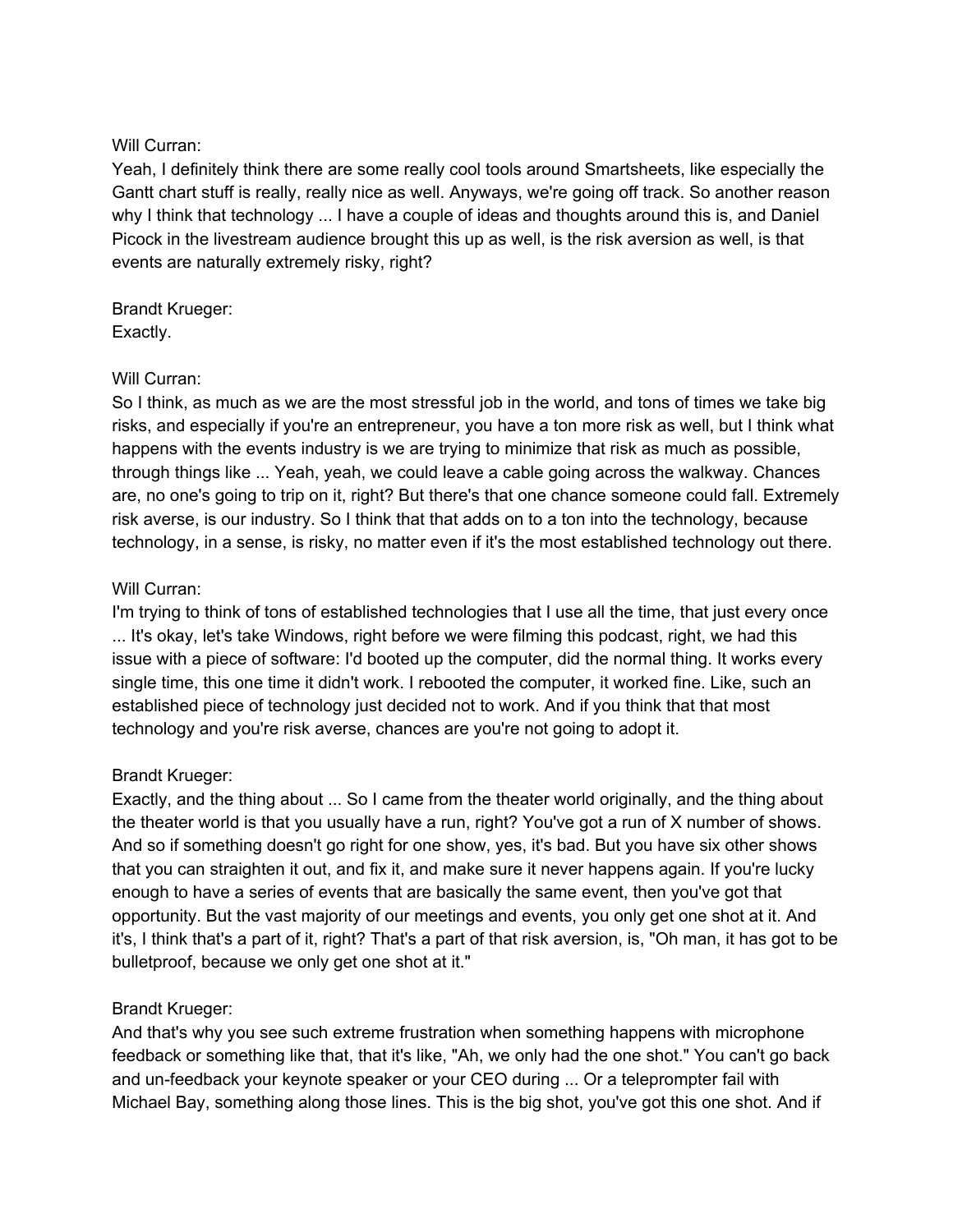something goes south, there's no ... I think that's honestly why we keep seeing that most stressful statistic coming up, because it's one of those professions where it has to be perfect the first time, especially if you're on the special events side, where you're doing weddings, or birthdays, or bar mitzvahs, or something along those lines, where you literally only get one shot, because the person's only getting married ...

### Brandt Krueger:

Most likely, having that wedding once, you know what I mean? You don't get to have that wedding twice. Maybe you get married twice, but you wouldn't have that one twice. You know what I mean, or the kid only turns that age once, so those types of events. That's, I think, where that stress comes from, or why that statistic keeps popping up, is because of that. And I think that's probably the core of a lot of what we're talking about today, is this idea that, "Man, it has to be as bulletproof as possible," and I think that's where ... And we've talked about this on this show, where the fear of live streaming comes from, that there's one of a thousand things that can go wrong to mess up your livestream.

# Brandt Krueger:

And we're always pretty clear when we talk to people about live streaming, to say, "There's always going to be somebody that can't access the feed," and to not panic about that, and to not freak out about that. That there's always going to be somebody that calls in and says, "The feed is dead," and then usually it's a matter of rebooting or something along those lines. And so having someone available to field those questions and to help guide them through that situation, but also just understanding it's going to happen.

#### Will Curran:

Yep, totally. If it's okay for a second, I want to pivot away ... I think, unless there's other ones, I think we've talked a lot about how either the people who want to adopt the technology or the people ... the people who want to adopt the technology, planners, we've been talking about how there's been a lot of issues with them not wanting to adopt technologies. But I wanted to take a second and talk about something that I think the industry as a whole is doing wrong and hasn't really done that is also contributing to this problem.

Brandt Krueger: All right. Yeah, bring it.

#### Will Curran:

All right, all right, so in consumer technology, when a new product comes out for example that's bleeding edge, or whatever it is, chances are, by the end of the week that that product comes out, there's unboxing videos, there's first impression videos, then there's usually six months after ... There's this whole YouTube channel called Six Months After I think it's called, and it's all about what the product is like six months after you own it, right? And there's so many reviews. If you just search 'technology reviews', there's sites, on sites, on sites on this stuff. But I think in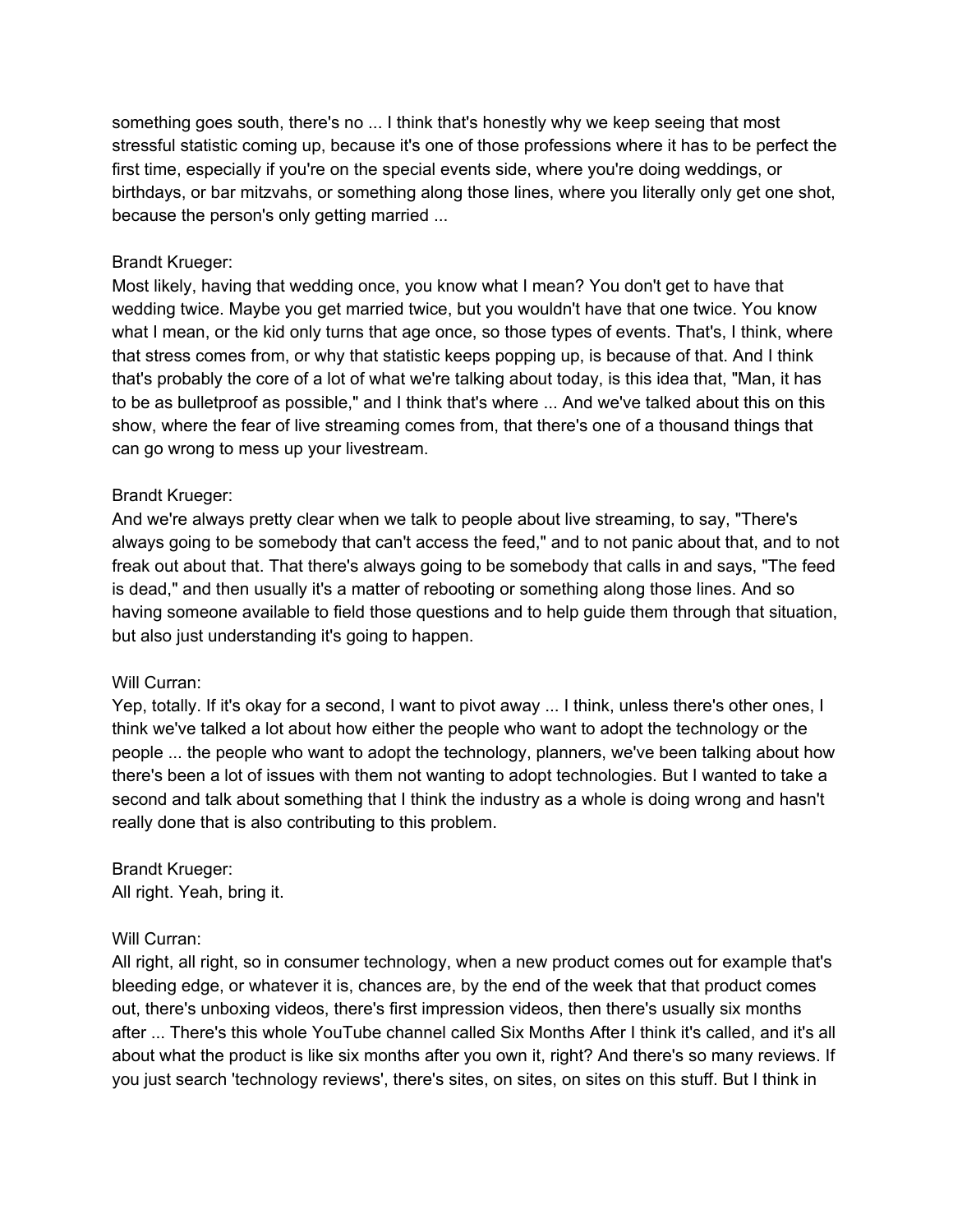our industry there hasn't been a truly honest review site where you can go in and get a truly unbiased, brutal opinion of the technology, of someone who has used it as well.

# Will Curran:

Because obviously, yeah, you have to, A, be willing to adopt all these different technology. A lot of times, they're expensive, so it's not as easy as picking up a \$300 pair of headphones, using them for a week, and then saying, "Okay, let me return these," or maybe the company hasn't been willing to give it free for an event. But there isn't really a place ... And maybe this is an opportunity for Endless at some point, but is to review these technologies and give them the brutal, honest opinion. And for planners to have that resource to go to it and say, "Oh my gosh, here's a really great example of someone who uses it."

# Will Curran:

Because yeah, there's case studies, right? Every technologies has these cases studies like, "Oh my God, I love this technology. It's so great," right? Case studies are naturally biased, because you're never going to put a bad case study up and say, "This is why the person didn't like it." But that doesn't really exist in our industry, where there's no brutal, honest opinion if something went wrong. And I think that is a major problem with our industry that we are currently missing when it comes to the event technologies being implemented.

# Brandt Krueger:

I think you're absolutely right, and it's something that I've thought about for years as well. And so I'll throw out some of the things that I've thought about as far as the challenges to that: Now, I think there's some opportunity here, so there's some opportunity here where we can talk about technology in an honest way here on the show, like, "Hey, I used this thing and it was amazing," or, "Hey, I used this thing and, eh, it didn't work so well." So we've got some opportunity here. The problem, as I see it again, kind of going back to what I was talking about before, is everything works great in a demo. And so the number of times that I've been shown event technology in a demo, and it looks fantastic, is 100%. It's never like, "Oh, oops, sorry, I guess this kind of sucks."

# Brandt Krueger:

It always looks great in a demo, and it looks great in an office, and it looks great when it's only one person hitting the app on a fiber connection, as opposed to on a crappy hotel wifi. So that, for me, is the biggest problem, the biggest hurdle to something like that, establishing some kind of repository of reviews, is that because the environments are so different from event to event, that someone could have a terrible experience with a product on one event that wasn't necessarily that product's fault. But, there's still things you can learn from that, right? So how an event app handles when it drops off the wifi is an important thing to know.

#### Brandt Krueger:

How does it handle it? Does it pop up an alert that says, "Just so you know, you're offline," or does it just stop working? So there's good things to know, so that's one of the biggest hurdles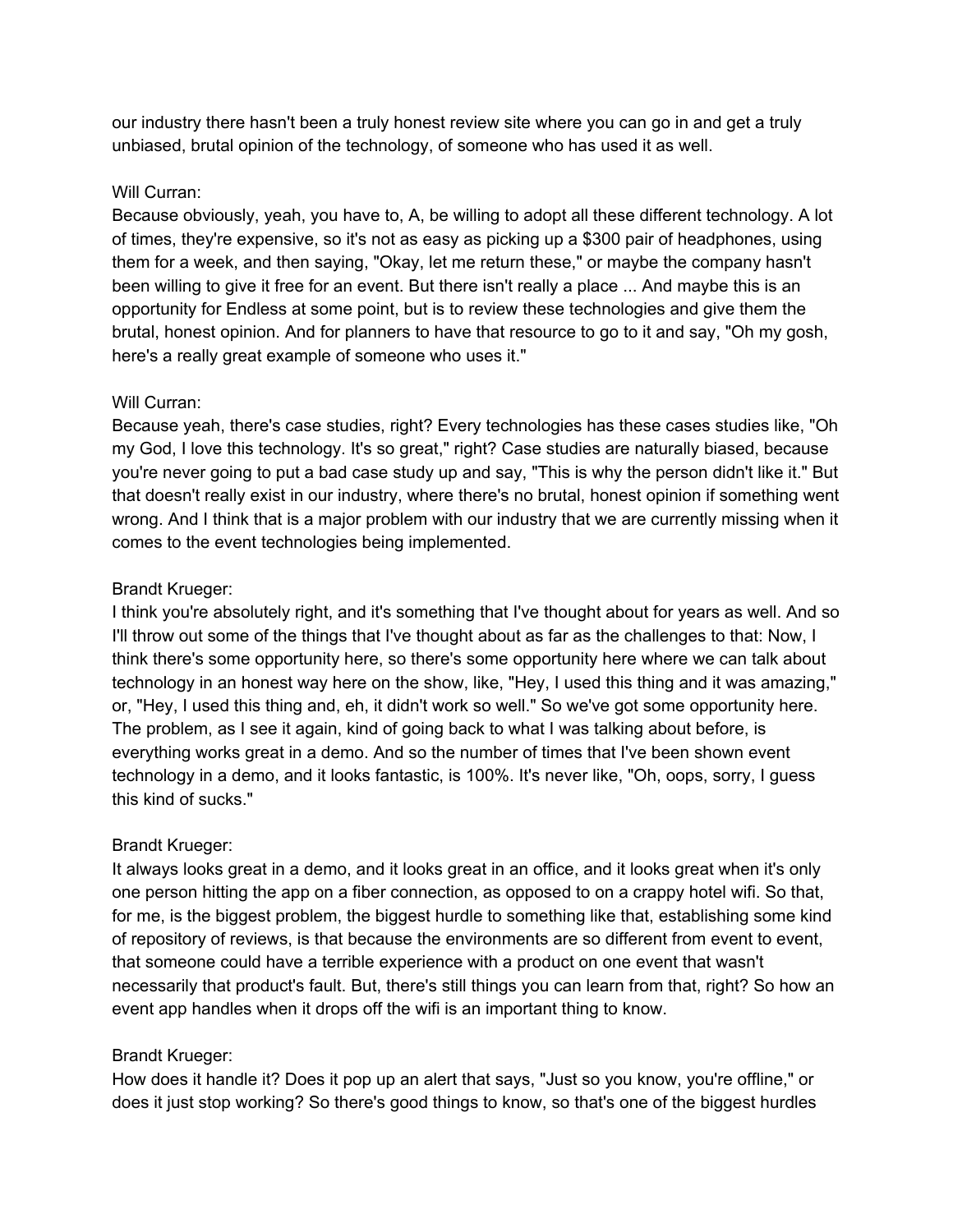again, is testing things at scale, seeing things work at scale. And something that I have asked of technology companies in the past and never been invited to do was, "Can I come see your product live?" So you know, "Are you going to be at a show nearby? Great, I would love to come see it live." "Um, uh, okay ..." They um and ah, and it's like, "I don't know, it's a private event, and I don't know how they'd feel about having somebody random there," that kind of thing. So those are some of the problems that surround what is a really good idea, Will, is having that kind of repository.

# Brandt Krueger:

And I think we just do what we can with the mouthpieces that we have as far as ... I'll throw one more thing at you, and that is when I've seen new technology, and I've approached those companies, and even said, "Hey, I've got this new podcast, and all the downloads, and all the people that are listening, and I think it would be great to review your technology. Can you send me a review unit?" the answer's been, "No." And it's like-

# Will Curran:

Yeah, wild.

# Brandt Krueger:

Well, I'll go spend a couple grand on a product that could suck, because then I'm really going to lay into you, and that's what I wish I would say to them is like, "Okay, I guess, if you want me to buy this product and it's awful, I'm going to lay into that review even heavier, whereas at least if you send me a review unit, you're probably going to be a little kinder."

# Will Curran:

Yeah, no, I definitely agree with that too.

# Brandt Krueger:

Open call, by the way. Anybody that wants us to test something, an open call. Definitely let us know, reach out, Event Tech podcast on Twitter, or the eventtechpodcast@helloendless for our email. So if there's something cool, cool technology that you want us to try out, reach out and let us know.

# Will Curran:

Definitely, definitely, and yeah, obviously I hinted at it, but maybe there's an opportunity for us to definitely so that, I think, in the future.

#### Brandt Krueger: Yeah.

# Will Curran:

But I think, yeah, it's a two-way street for sure. Look at these consumer tech companies: They know that they want to get their product in the hands of as many YouTubers as possible,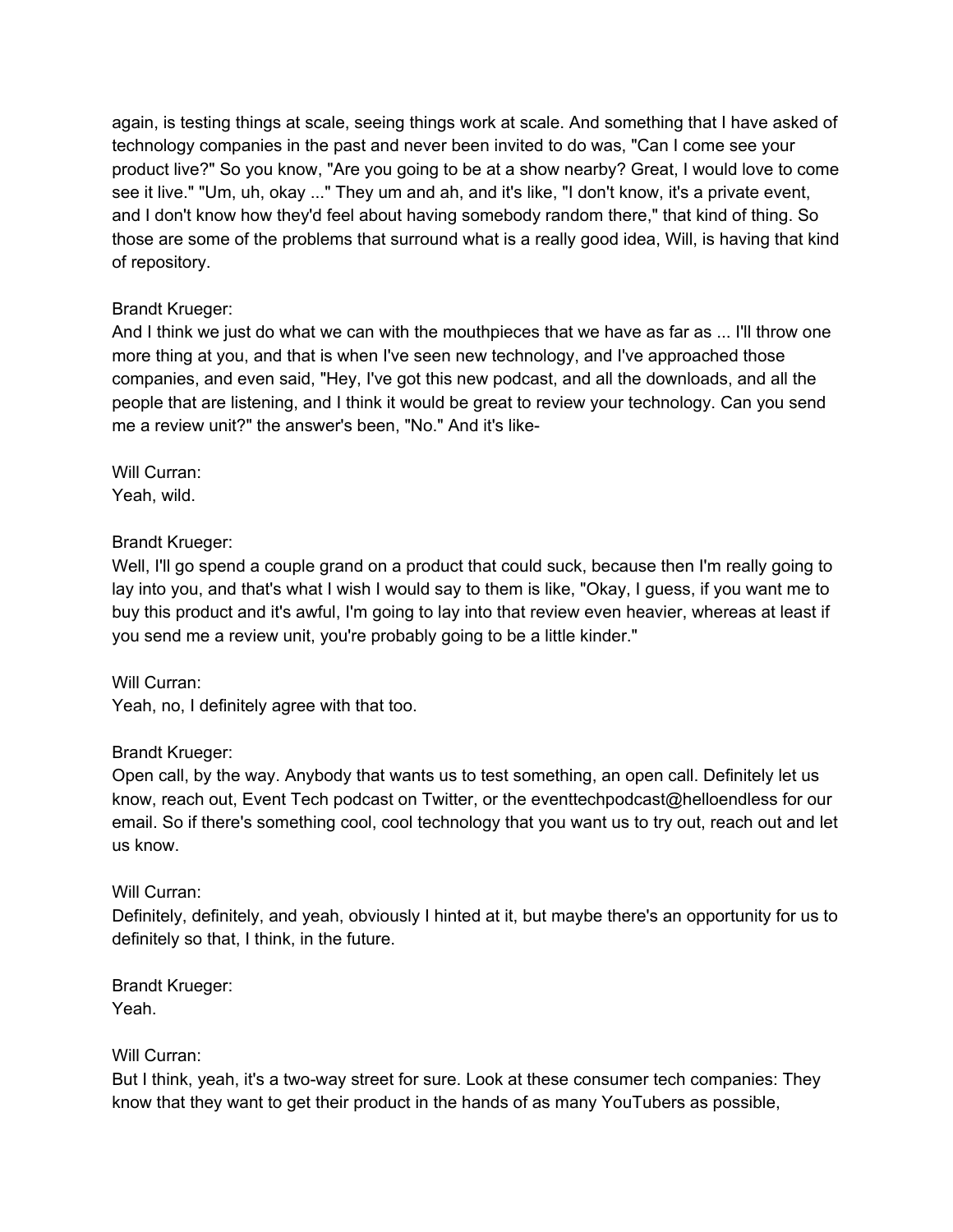because I'm subscribing to them, I'm bleeding edge, and if I see someone say, "Hey, this is really, really good, this is an amazing product. I'm probably going to buy it." I mean, I'm literally looking.

### Brandt Krueger:

That's exactly what I was just thinking.

# Will Curran:

My video right now, and I'm literally like, "Look at all these things." Look, I just got a new slider for the camera. I bought this based on two YouTube videos I saw that were reviewing it and giving feedback on it, and that doesn't exist in the events industry in any sort ... I mean, not a really heavy way. Maybe one product here, one product there, but yeah, definitely, that's the reason why I think we're lagging, is the public information available, sharing about that product.

# Brandt Krueger:

And I think that's why it's important, when we are at industry gatherings, to have those conversations with each other and say, "Oh man, I was trying this and it was amazing." And some of those campfire sessions that you get at are perfect opportunities for those kind of things.

# Will Curran:

Totally, and I think one of the things that you can do too is just also, being willing to ask a question, and this maybe starts to lean into another topic we could do on how to evaluate technologies. But just make sure too that you also ask about the bad things too: "Can you give me an example of someone that wasn't really happy? Can I talk to them, and can you explain why?" Because, to be honest, I'm happy to sit down, if someone said, "Hey, I really didn't like ..." Most people were saying good things, right, and then talked to one person, it's like, "What are you bad at?" I love that hardcore feedback, and I've done that when I've implemented big systems and softwares within our companies. "Hey, what are you not good at? What's missing? What am I missing at this point?"

# Brandt Krueger:

Well, and as someone who's met with a lot of event tech app companies and things like that, if you ask them the same five questions, they're all going to tell you, "Oh yeah, we can do that," and, "Oh yeah, we can do this," and, "Oh yeah, we can do that." But if you really press, you can usually find that one thing that they're really good at, or kind of their core business, and you can maybe even find the things that they're not so good at.

#### Will Curran:

Totally. So well, I think it starts to wrap up a little bit about why our industry is so lagging behind in technology. Is there anything else that you wanted to add, Brandt?

Brandt Krueger: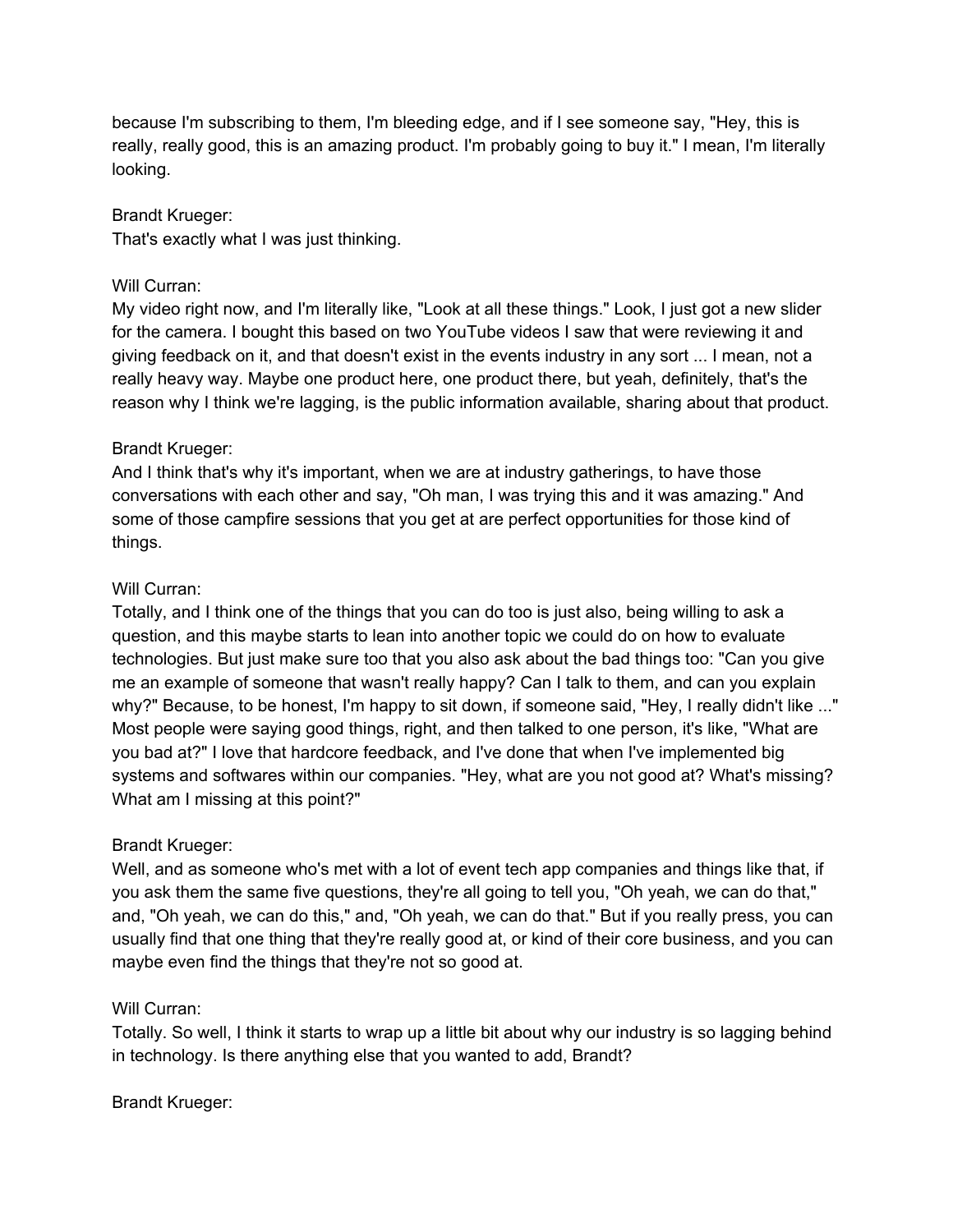No, I mean, so it's just kind of summarize, there's an inherent risk aversion, right, due to the fact that we only get one shot at things. So that's going to make us a little more skittish and a little more nervous to try new things. I think there's a mindset possibility, that some people are just more risk averse than others, some people are more willing to try new things than others. And then, there's looking for opportunity-

### Will Curran:

No good ... Yeah, I was going to say no good place for testing, no test bed for trying out new technologies.

# Brandt Krueger:

Exactly, and then maybe not being so critical when we do, right? So when we do see someone who's testing and trying something new, I think some of that is being open with your audience and saying, "Hey, we're trying something new," and being very open about that, rather than, I think sometimes there's a tendency to try and, "Oh, don't say we've never done this before." That's definitely something that's bothered me in the past, where, for whatever reason, people were really resistant to ever admitting that they'd never done something before.

# Brandt Krueger:

I think we need to be open about those things, and be honest about those things, and say, "Yeah, we've never done this before, but we're really excited to try it," and then you be open with your audience and say, "Yeah, we've never tried this before. We want to know what you think." That's where you're going to get honest feedback from your audience. But yeah, looking for test beds, looking for safe ways to test technology in a way that's not going to be torn apart because we're all hyper critical of each other's events. So using those industry association events to try new things. Not just new seating configurations, but actual new technology and new things.

#### Will Curran:

I can't agree more, and then probably the last thing is just lack of information on these products to be able to know whether they're good or not, right? Beyond the company-provided case studies and testimonials, being able to really, really have a source to be able to get honest feedback and reviews on stuff.

#### Brandt Krueger:

Yeah, and sharing that information with each other at these industry conferences again. "Oh man, I had a fantastic experience with such and such a product." "Oh man, I had a terrible experience with such and such a product." But then, also digging into the 'why?' You know, "Well, why didn't it work? Was it because of the hotel wifi? Was it because there was some other issue? Was it a matter of not setting it up to succeed with adoption rates or things like that? Did nobody push it?" So looking at the whys of why it failed could be just as useful as why something succeeded.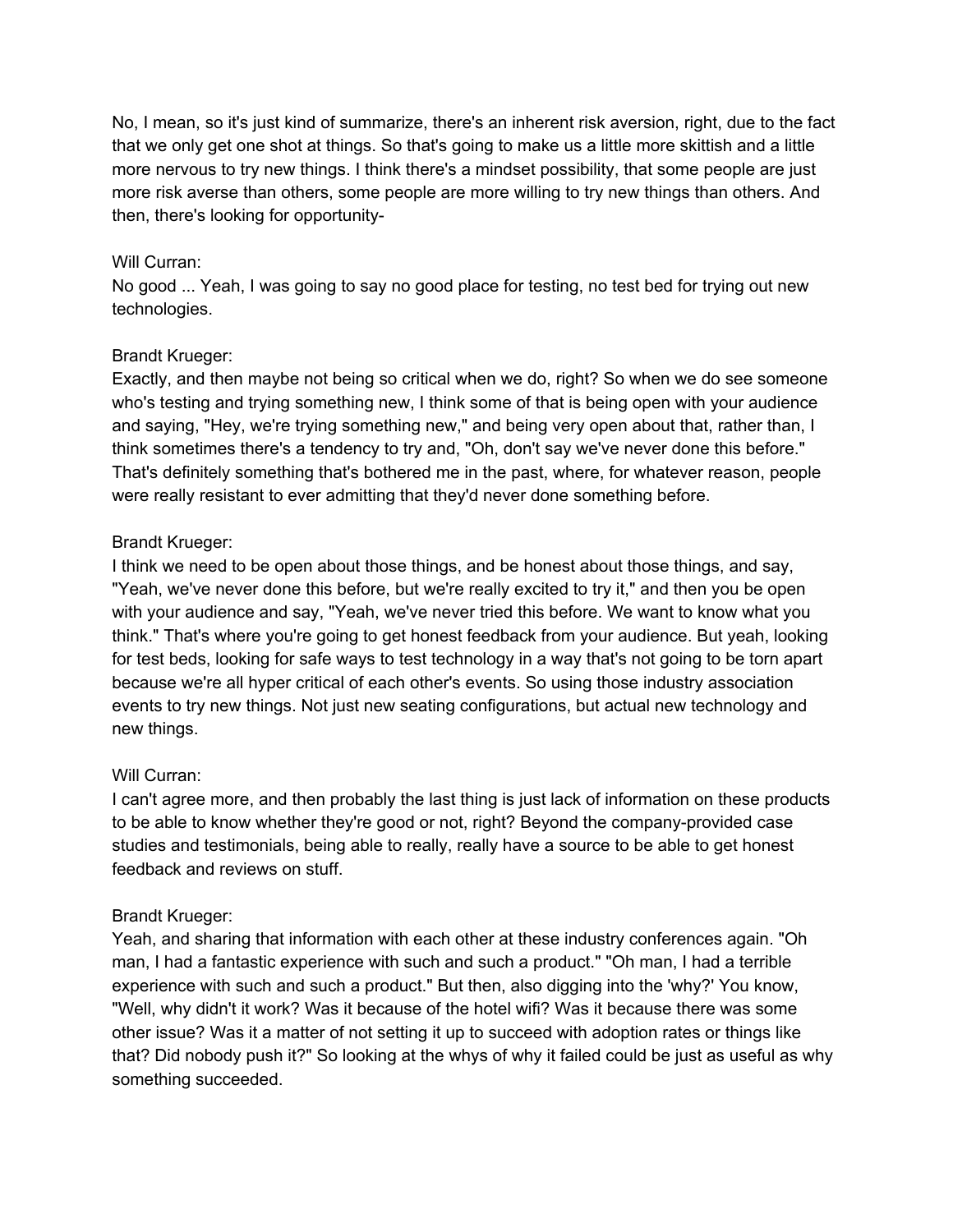# Brandt Krueger:

And you know, Will, it occurred to me, one of the other things that we've talked about in the AV side is not being afraid to ask for references on things. And so, to your point of what do you do badly, I would love to have a ... "Can you provide references?" Not just a client list on a webpage that says, "We did it for Microsoft." Okay, well, that's a pretty big company, and you may have done one event for one division in some random place that doesn't necessarily mean that that's an endorsement, right? So let's be asking our technology companies, asking our AV companies, "Okay, if you have used that technology before, I would really like to speak to someone who was there and find out how it went."

# Will Curran:

Totally, and I think one of the things too, now I think about this as well, is one of our issues as well is not always is the person who's purchasing the product the end user of it.

Brandt Krueger: Yes.

# Will Curran:

So that's another issue why I think that we have this feedback loop, this feedback issue, is that we're also worried that, "Hey, I'm going to adopt this technology but I'm never even getting a chance to ... I may use the backend to get set up, but ultimately, it's going to be my attendees." So almost, we need to start pushing also as well is for more attendee-related feedback on technologies as well, to see if it works beyond just the, "Hey, did the planner or the company say it was awesome?" Just an idea.

# Brandt Krueger:

Well, and that's another perfect opportunity for implementing these things at our industry events, right? So then we are the attendee, we are the ones that get to experience it. And then have the people, the organizers of the industry events maybe come up and talk about what was it like on the backend. So you know, "Yeah, we're trying out this new technology, here's the challenges we faced as we implemented it," and then, "What did you think of it? What did you like and dislike as an attendee as opposed to someone on the backend?" It really is the best way to get to know a technology, is to be on all sides of it.

#### Will Curran:

Definitely, definitely. Immersive technology reviews.

#### Brandt Krueger:

That's right. We'll start doing reviews in VR so that we can make it as super immersive as possible.

Will Curran: I like it.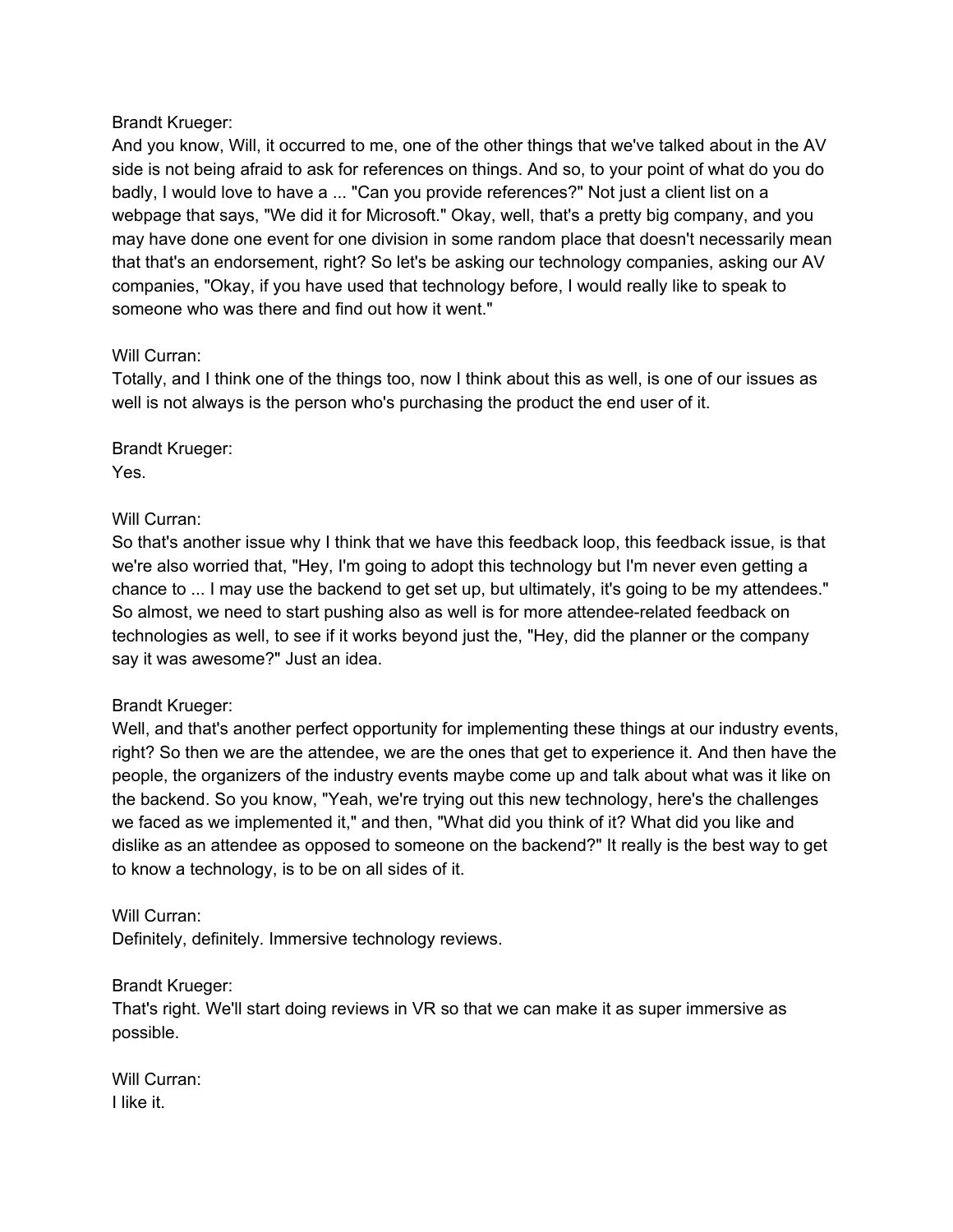Brandt Krueger:

All right, well yeah, I think that about wraps it for this topic, unless you have anything else you want to add in?

Will Curran:

No, I think we definitely beat this one with a dead horse.

# Brandt Krueger:

Fantastic, well, we want to know, "Did we beat this dead horse enough or is there more that we missed?" Reach out to us using #eventtechpodcast on Twitter, or send us an email at eventtechpodcast@helloendless.com. We want to know what do you think about this conversation? Were there aspects of it that we missed? Are we absolutely crazy and this is always the way it's going to be, or is this something that we can work on as an industry? We want to thank you so much for tuning in and remind you that you can find all of these episodes of Event Tech Podcast at eventtechpodcast.com, of course.

# Brandt Krueger:

There, you're going to have access to the show notes, the links to all the resources that are shared from all of our amazing guests that we have on, the transcripts, so you can find out exactly what the adjective of the day means there, and you can look them up for your reference and use later on in your own life. You can find the links to subscribe in your favorite podcast app, like iTunes, or Pocket Casts, or Google Play, and we want to be where you want to listen, so let us know if there's a platform that we're not on. And be sure and give us a rating there in those platforms. I'm told it helps with discoverability when we have lots of positive reviews there. Then we'll get to find out-

Will Curran: Yeah, give us the reviews.

Brandt Krueger: If we can move up to like the 170th slot on marketing and business events in Macedonia.

Will Curran: In Estonia.

# Brandt Krueger:

Right, some of those reports are pretty interesting. So thank you so much for joining us. Will, thank you for joining me.

Will Curran: Thank you, Brandt.